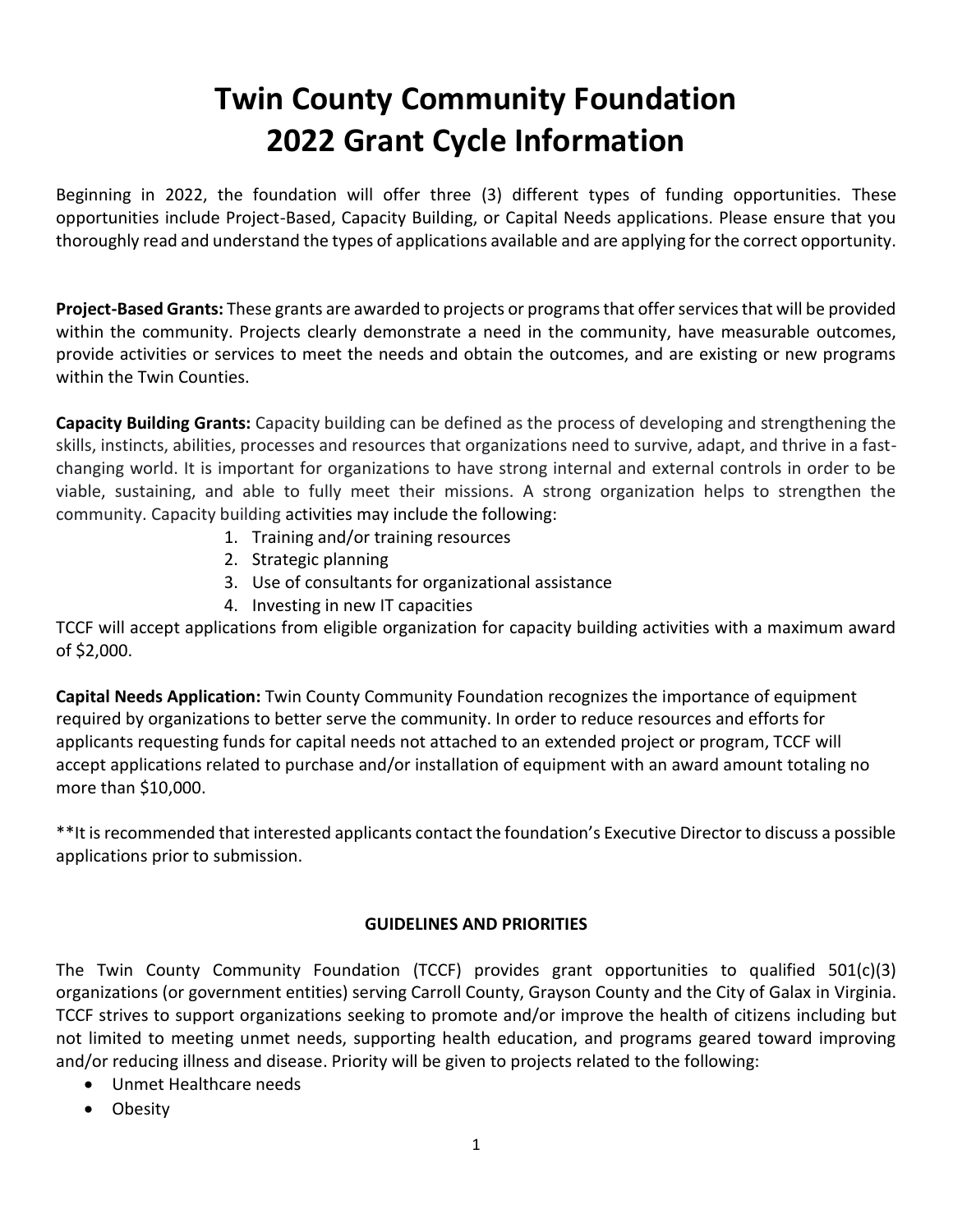- Health and Nutritional Issues
- Mental Health
- Health Education
- Substance Abuse Prevention
- Environmental Health

The foundation will also accept applications from organizations for projects that promote and/or improve the general welfare (quality of life) or education of citizens (especially the education of future generations) residing within the service area.

Additionally, the Foundation may carry out other charitable, scientific, literary and educational purposes within the meaning of Section 501(c)(3) of the Internal Revenue Code.

The Board, in making grant decisions, will place the greatest priority on projects that:

- Meet the specific priorities noted above.
- Are accompanied by matching funds from other sources.
- Have little or no administrative overhead expenses as the Board believes these expenses should be provided by the organization through matching funds. Funding may be provided for support or direct staff positions, but little or no support for administrative positions.
- Are not of a recurring nature unless the project and the need(s) it serves requires otherwise.
- The Board recognizes the need for and encourages new projects (i.e., projects not traditionally funded via other sources such as United Way, etc.)

## **GRANT RESTRICTIONS**

To comply with federal guidelines and TCCF legal requirements, TCCF will not fund the following types of grants. All grants requests for these purposes will be denied:

- Grants to individuals
- Grants to religious organizations for religious purposes or that require participation in specific religious activities in order to receive service
- Grants to organizations for projects outside of Carroll County, Grayson County and the City of Galax
- Grants to endowments or other discretionary funding pools
- Grants for dinners, fund-raisers, or other a ticketed special events
- Grants for political purposes or for lobbying activities
- Grants for debt reduction
- Grants for projects unrelated to the Foundation's purpose
- Grants directly to Emergency Service Organizations whose needs may be met through Municipality funding/grant application
- Grants for reimbursement of previously incurred expenses.

## **FUNDING LEVEL**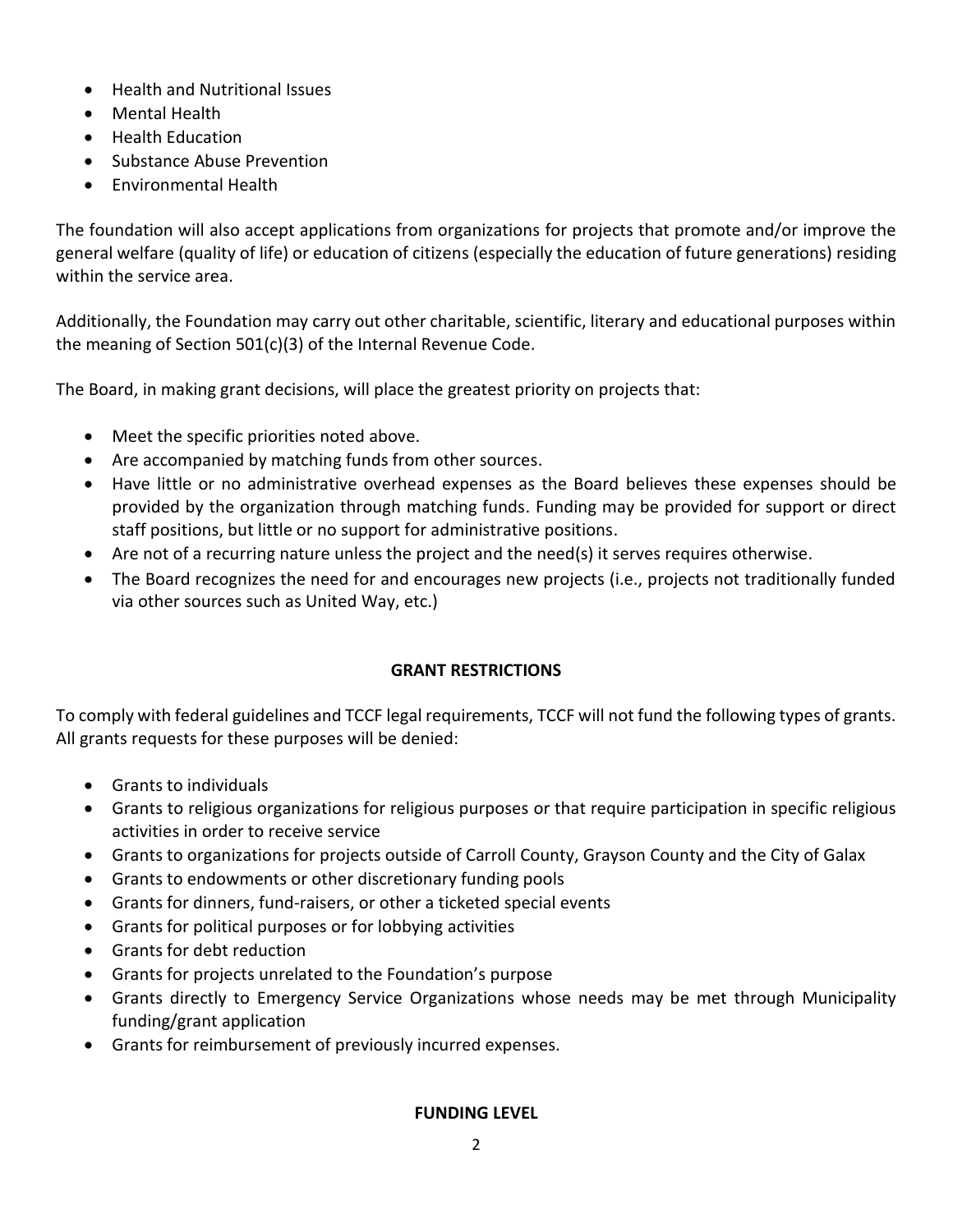**Project-Based Grants:** At the present time the Foundation has not set limits on the size of grants, however the foundation does reserve the right to set upper or lower limits on the size of grants in order to promote efficiency in grant administration, provide for financial stability, and to ensure that there are adequate funds to support both current and long-term projects deemed a priority by the Board. Grants will normally be awarded on an annual basis; however, the Board will consider multiyear grants. Grant applications seeking matching funds must provide written documentation from the other contributor(s) or the Board may make the Foundation's grant contingent upon receipt of such matching contribution(s). The documentation may include a letter or resolution from the other contributor(s). The Board reserves the right to request additional documentation of expenditures, including, but not limited to cancelled checks or expenditure certifications and to require project status reports and periodic updates.

**Capacity Building Grants**: Funding limit is \$2,000.

**Capital Needs Grants:** Funding limit is \$10,000.

## **GRANT REVIEW PROCESS**

When grant applications are submitted to the online system, the information will be reviewed by the Foundation staff to determine whether the foundation Grant Application Guidelines have been met.

If the application is deemed to be incomplete, the foundation may request additional information. If the information is received in the time specified by the foundation, the application will be considered in the current Grant Review Cycle. If the information is not received or the application is still considered incomplete, the application will be not considered in any subsequent Grant Review Cycle. A new application will need to be submitted for the next grant cycle.

Members of the Grant Committee will review completed applications. Grant Committee members reserve the right to ask for additional information. Upon completion of the Grant Review Process, the Grant Committee will make a recommendation to the full Board of Directors regarding each grant. Committee members reserve the right to declare a Conflict of Interest with an applicant and abstain from voting on applicable applications.

The Grant Committee will evaluate and score the grant applications based upon how well the applicant demonstrates the following:

## Project-Based Grants

- 1. how the project aligns with the foundation's focus areas
- 2. if the project serves the desired/required geographic region
- 3. how well the applicant states the need(s) to be addressed in the proposed project
- 4. if the project has clear and measurable outcomes
- 5. if the budget is clear and provides justification for the funding request
- 6. the presence of a clear sustainability plan
- 7. the ability to successfully implement the project

## Capacity Building Grants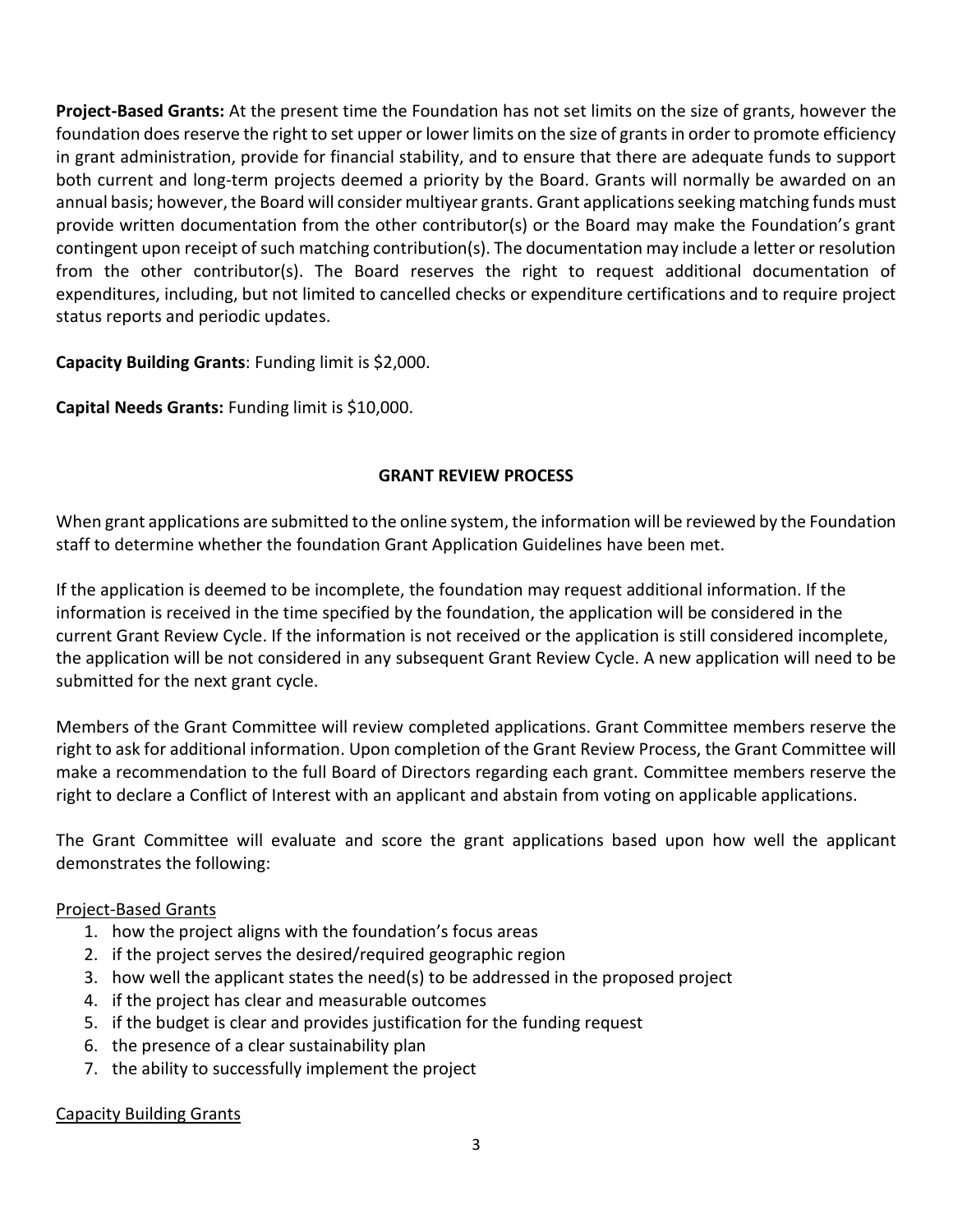- 1. how the activity aligns with the foundation's focus areas
- 2. how the activity will increase the organization's ability to serve the desired/required geographic region
- 3. if the activity has clear and measurable outcomes for the organization (what tools or resources are to be developed, who will develop them, how will they be utilized, how will this effect the operations of the organization, etc.)
- 4. if the budget is clear and provides justification for the funding request

#### Capital Needs Grants

- 1. how the equipment aligns with the foundation's focus areas
- 2. how the equipment will increase the organization's ability to serve the desired/required geographic region
- 3. if the purchase and/or installation of the equipment can provide clear and measurable outcomes
- 4. if the budget is clear and provides justification for the funding request

After the grant review process is completed, applicants will be notified via email through the grant management software with an approval or denial letter. Upon approval, grantees will be provided with further instructions and information regarding grantee expectations. Grantee expectations might include any conditions, restrictions, payment terms, and reporting requirements (which may include on-site visits) connected with the grant award. The applicant will be required to execute a Grant Agreement and agree to hold harmless and indemnify the Foundation from any claim, loss or expense related to the applicant's activities or use of the grant. Upon denial, applicants are welcome to reapply in the future.

The number and amount of requests, community needs, Board priorities, federal and state laws and regulations, and available funds may require the Board to not fund a request. Applicants are discouraged in contacting individual Board members before or after the grant application is made and acted upon.

## **PROJECT ACCOUNTABILITY AND CONTINUITY**

Each organization receiving funds from the Foundation will be required to provide periodic financial reports and project reports. Failure to expend funds and to provide a complete, accurate, and timely accounting of awarded funds within one year may prohibit the organization from receiving future funding from the foundation and may result in the foundation seeking restitution of misspent or unspent funds.

Grant recipients must inform the foundation immediately if significant events occur that may impact the project. Examples may include, but are not limited to, a change in the project director or in the organization's key personnel; the organization's priorities, Board members, or operations may change; or other funding resources or project costs may change. Failure to notify the Foundation of issues that may adversely impact the project may result in a temporary or permanent cessation of payments or possible legal action to reclaim funds.

#### **PUBLICITY**

Each organization receiving grants from the foundation is required to include the Twin County Community Foundation logo within their publications and advertising. Additionally, photographs of the grantees' projects will be requested for inclusion on the foundation's newsletters, reports, press releases, social media and/or web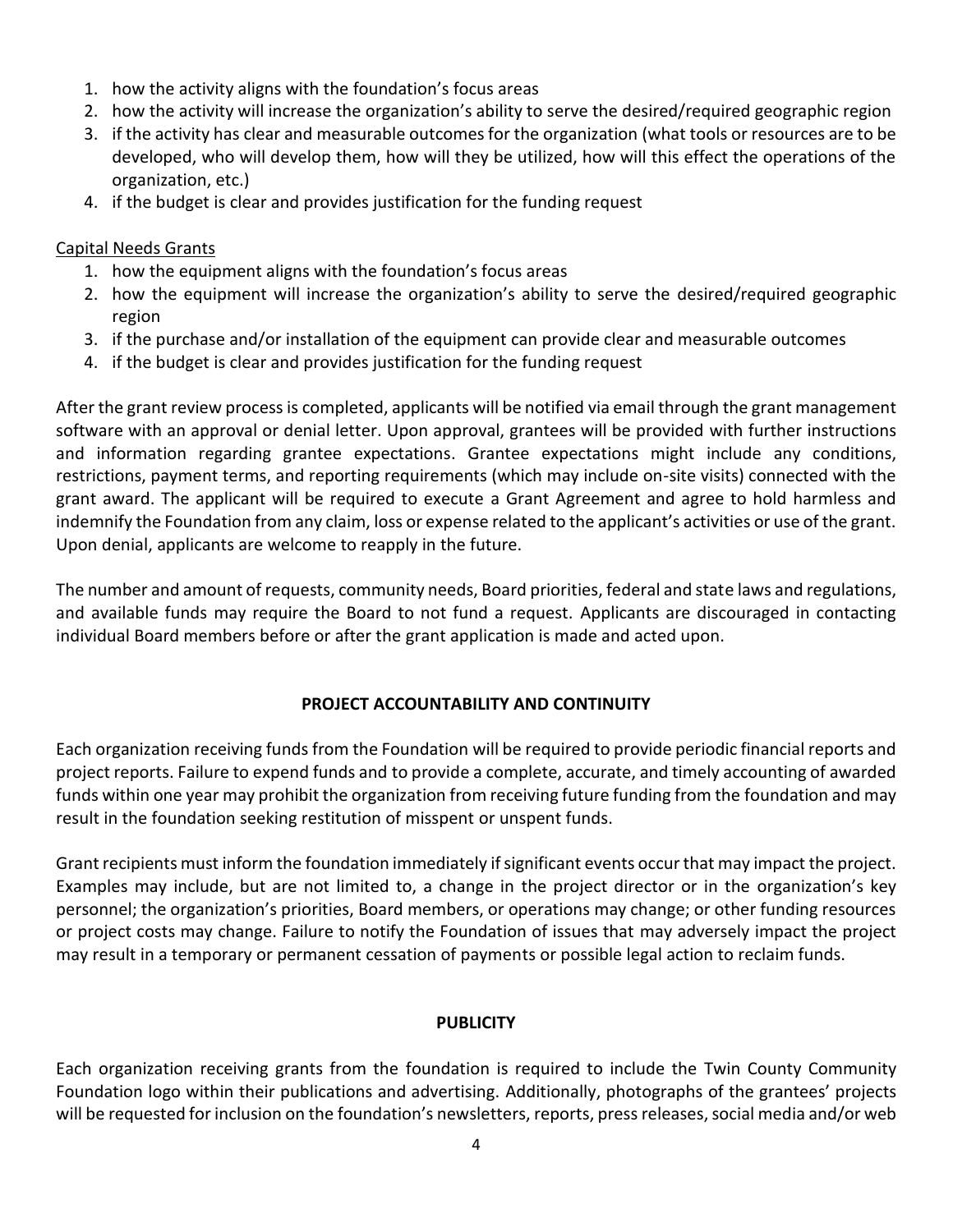sites. Grantees are responsible for having signed releases from individuals featured in photographs in order to use them in the media (these can be provided to grantees if applicable).

Grantees are asked to promote their projects and partnership with the foundation through media releases. The foundation will ask to contribute information and encouragement in all releases prior to submission to the media. If grantees need assistance with producing a press releases or publicity information, they may contact the foundation's Executive Director. All publicity must be shared with the foundation.

## **REPORTING AND DISPURSEMENTS**

**Project-Based Grants:** Disbursements for grant awards are usually made in three installments. Any deviation from this schedule must be approved in advance by the foundation. Unless otherwise approved or changed by the grantor, the schedule of installments will be as follows:

Payment 1: One-third of the award is given when the Grant Acceptance Letter is signed and returned by the grantee. Due to the continuing issues of the global pandemic, fund dispersal will be based upon expected project beginning and completion dates or the type of project. If your project needs initial installment funds, please indicate the justification for upfront funding in your application. Initial installments may be dispersed on an "as-needed" basis.

Payment 2: The second one-third installment is made upon receipt of a complete mid-term report.

Payment 3: The final one-third installment is made upon receipt of a complete final report.

The final payment will reflect any change to the project budget with any unapproved expenditures reducing the total award to the grantee.

**Capacity Building Grants:** If approved, organizations will receive one half (1/2) of the award in an initial installment and one half (1/2) upon receipt of a final report.

**Capital Needs Grants:** If approved, organizations will receive one half (1/2) of the award in an initial installment and one half (1/2) upon receipt of a final report.

All Grants: Reporting will be completed using the online grant management site. Awarded organizations will be provided with further information about the reporting requirements.

When a project is not completed within a timely manner or a mid-term or final report is not submitted, an Overdue Letter will be sent to grantees and the grant award may be rescinded. All advanced grant funds not adequately accounted for by the grantee may have to be repaid to the Foundation.

## **GRANT APPLICATION SUBMISSION AND FUNDING CYCLE**